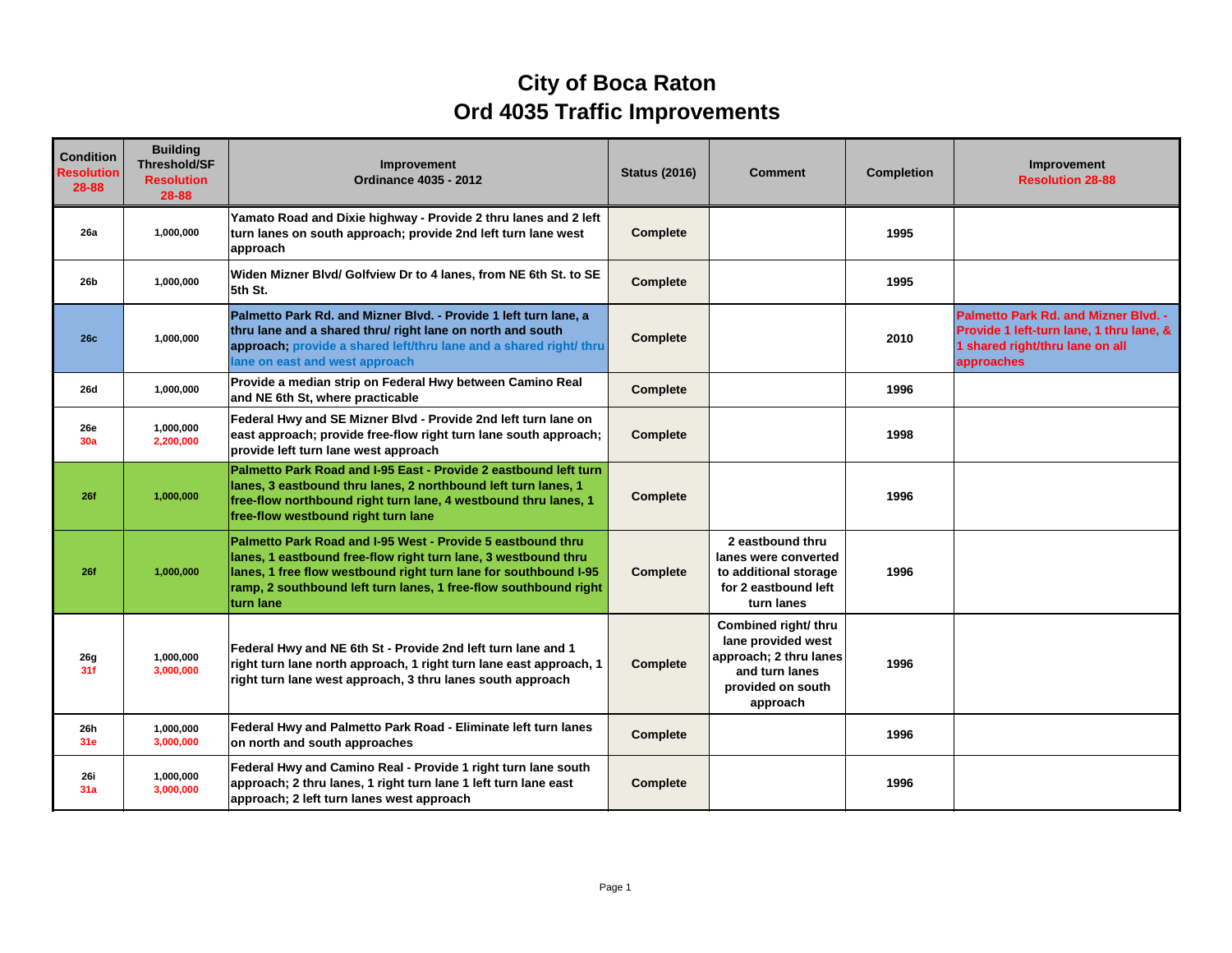## **City of Boca Raton Ord 4035 Traffic Improvements**

| <b>Condition</b><br><b>Resolution</b><br>28-88 | <b>Building</b><br><b>Threshold/SF</b><br><b>Resolution</b><br>28-88 | Improvement<br><b>Ordinance 4035 - 2012</b>                                                                                                                                                                                                                    | <b>Status (2016)</b> | <b>Comment</b>                                                                                                                      | <b>Completion</b> | <b>Improvement</b><br><b>Resolution 28-88</b>                                                                                                                     |
|------------------------------------------------|----------------------------------------------------------------------|----------------------------------------------------------------------------------------------------------------------------------------------------------------------------------------------------------------------------------------------------------------|----------------------|-------------------------------------------------------------------------------------------------------------------------------------|-------------------|-------------------------------------------------------------------------------------------------------------------------------------------------------------------|
| 28a                                            | 1,500,000                                                            | Camino Real from Military Trail to Dixie Highway - Widen to 4<br>lanes                                                                                                                                                                                         | <b>Complete</b>      |                                                                                                                                     | 1998              |                                                                                                                                                                   |
| 29a                                            | 2,000,000                                                            | Spanish River Blvd from Dixie Hwy to NW 2nd Ave - Widen to 4<br>lanes                                                                                                                                                                                          | <b>Complete</b>      |                                                                                                                                     | 2003              |                                                                                                                                                                   |
| 29b                                            | 2.000.000                                                            | Spanish River Blvd and Dixie Hwy - Provide 2 thru lanes east<br>approach                                                                                                                                                                                       | <b>Complete</b>      |                                                                                                                                     | 2003              |                                                                                                                                                                   |
| 29c<br>29d                                     | 2,000,000                                                            | Dixie Hwy and Camino Real - Provide right turn lane north<br>approach                                                                                                                                                                                          | <b>Complete</b>      |                                                                                                                                     | 2003              |                                                                                                                                                                   |
| 30a<br>30 <sub>b</sub>                         | 2,200,000                                                            | Federal Hwy from NE 6th St to Glades Rd - Widen to 6 lanes                                                                                                                                                                                                     | Complete             | 6 lanes include<br>various turn lanes                                                                                               | 1996              |                                                                                                                                                                   |
| 31a<br>31 <sub>b</sub>                         | 3,000,000                                                            | Dixie Hwy and Camino Real - Provide 3 thru lanes and 2 left turn<br>lanes on east approach; 1 right turn lane and 2 left turn lanes on<br>west approach - Unless PBCo adopts CRALLS or City<br>implements Multi-Modal Transportation District eliminating need | Complete             | <b>Improvements</b><br>eliminated in 2015 due<br>to implementation of<br><b>Multi-Modal District</b>                                | N/A               | <b>Dixie Hwy and Camino Real - Provide</b><br>3 thru lanes and 2 left turn lanes on<br>east approach; 1 right turn lane and 2<br>left turn lanes on west approach |
| 31 <sub>b</sub><br>31 <sub>c</sub>             | 3,000,000                                                            | Palmetto Park Rd from SW 12th Ave to SW 9th Ave - Widen to 6<br>lanes                                                                                                                                                                                          | Complete             | 6 Lanes tapers to 4<br>Lanes at SW 9th Ave                                                                                          | 2007              |                                                                                                                                                                   |
| 31c<br>31d                                     | 3,000,000                                                            | Federal Hwy from SW 18th Street to Camino Real - Widen to 6<br>lanes                                                                                                                                                                                           | Complete             |                                                                                                                                     | 1998              |                                                                                                                                                                   |
| 31d<br>32a                                     | 3.000.000<br>4,000,000                                               | Palmetto Park Rd and Military Trail - 2 left turn lanes north<br>approach                                                                                                                                                                                      | Complete             |                                                                                                                                     | 2006              |                                                                                                                                                                   |
| 32a                                            | 4,000,000                                                            | Improvements to Federal Hwy from Glades Rd to NE 20th St<br>which are consistent with the Comprehensive plan of the City<br>and approved by FDOT and TCRPC                                                                                                     | <b>Complete</b>      | <b>Existing conditions</b><br>consistent with Comp<br>Plan                                                                          | N/A               |                                                                                                                                                                   |
| 33a                                            | 4,500,000                                                            | Dixie Hwy from SW 18th St to Hillsboro Blvd - Widen to 5 lanes                                                                                                                                                                                                 | Complete             | One section is 5 lanes<br>and another section is<br>a median divided 4<br>lane roadway with<br>appropriate additional<br>turn lanes | 2015              |                                                                                                                                                                   |